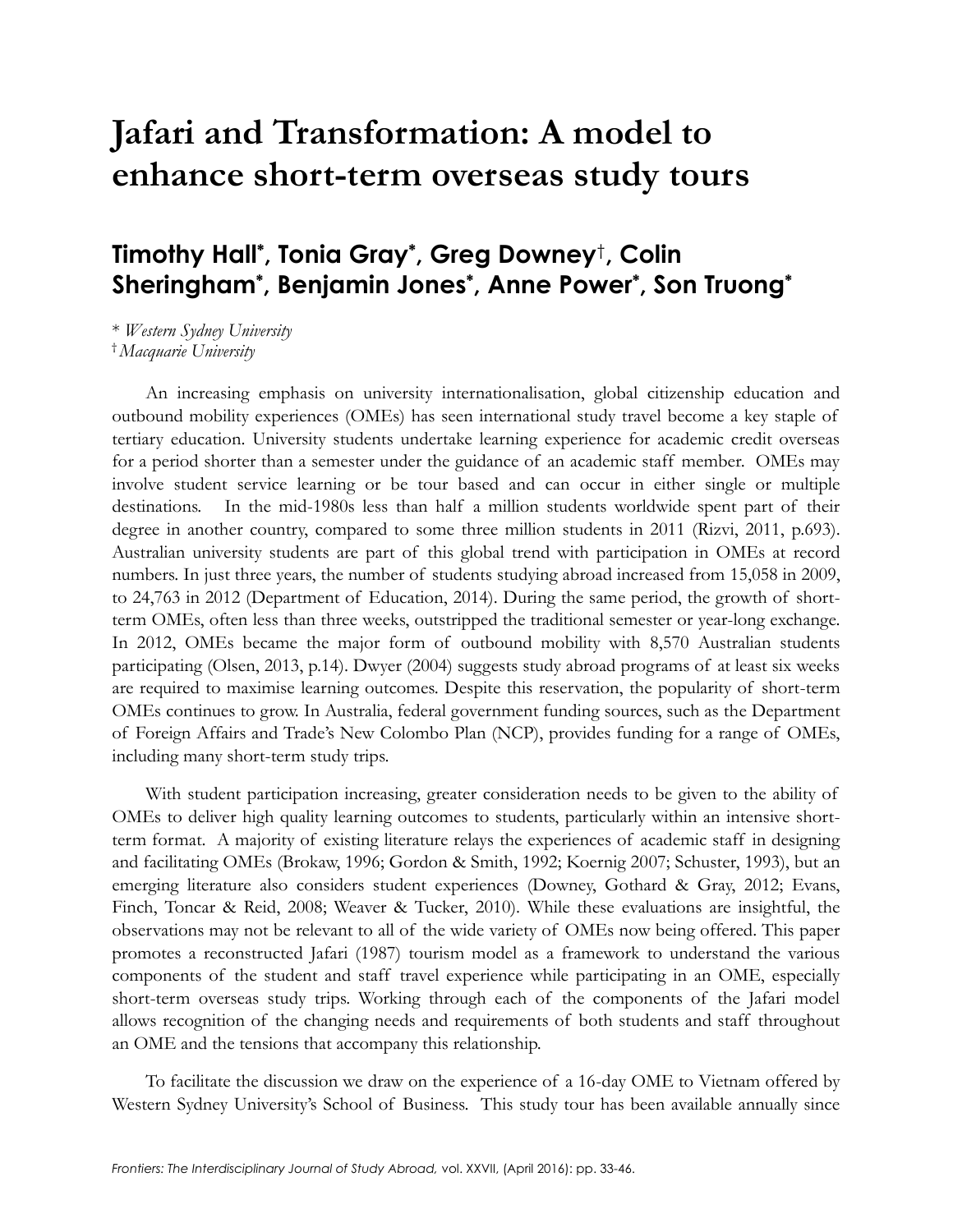2011. The OME offered to Hospitality Management and Sport Management students involves fifteen undergraduates and two staff (authors on this paper) travelling to four cities covering the length of Vietnam. As part of a for-credit unit, students undertake a series of pre-departure workshops and then participate in a range of overseas field visits, business meetings and cultural activities in pursuit of fulfilling the learning outcome "reflect on an international hospitality/sport environment, including a comparison with your understanding of the domestic hospitality/sport industry". This learning outcome is assessed through the submission of a reflective essay that is completed whilst overseas.

Drawing on experiences gained from the development and implementation of this OME to Vietnam, this paper will demonstrate how a reconstructed Jafari tourism model, explained below, may provide a better understanding of the changing staff and student experience throughout an OME. This framework may be used to better manage expectations and conflicts as well as inform the development of an itinerary with strategically placed activities.

#### **The Jafari Model**

In an influential 1987 article in *Tourism Management*, Jafar Jafari outlined a tourism model consisting of six integrated components: Corporation, Emancipation, Animation, Repatriation, Incorporation, and Omission. Using a springboard analogy, the Jafari model explores the immersion process that takes place in travel from the ordinary to non-ordinary, and the potentially transformative impact of the return from non-ordinary back to ordinary daily life. He suggests that "tourism is a manifestation of life, an outlook to life, a celebration of life. Yet it is a neglected dimension of life" (Jafari, 1987, p.159). Applied to short-term OMEs, the Jafari model provides intellectual scaffolding to consider how opportunities for both learning and transformation may be maximised, as well as highlighting tensions which develop in the pursuit of these goals. The revision of the model involves placing stronger emphasis upon reflection in each stage of the model sequence.

Given that the Jafari model is nearly thirty years old, the authors acknowledge much has been written on tourism and outbound mobility experiences since. Jafari (2003) himself has traced the evolution of tourism as a subject of scholarly research. A growing body of literature explores the challenges to academic staff of designing and facilitating overseas student experiences (Brokaw, 1996; Gordon & Smith, 1992; Koernig, 2007; Schuster, 1993). Increasingly, for example, academics debate the most appropriate form of assessment to accompany a short-term study tour (Duke, 2000; Menzies, 2012). While the majority of existing literature focuses on the role of the academic in designing a short-term international study tour, an increased focus on student learning outcomes from study tours encourages us to adopt a complementary student-centred perspective in models of the overseas experience (Brown, 2009; Evans et al., 2008; Gordon, 2009; Gray, Downey & Gothard, 2012; Weaver & Tucker, 2010). In light of this new literature, the authors argue that the core principles of the Jafari model have remained intellectually robust and provide an opportunity to consider many of the tensions which may exist between students' and staff 's perspectives on OMEs.

Our updated Jafari framework treats short-term OMEs as a hybrid model of travel, combining elements of holiday and adventure with study and education. The hybrid understanding is conceptually important both here and in other forms of travel that straddle the leisure/work divide,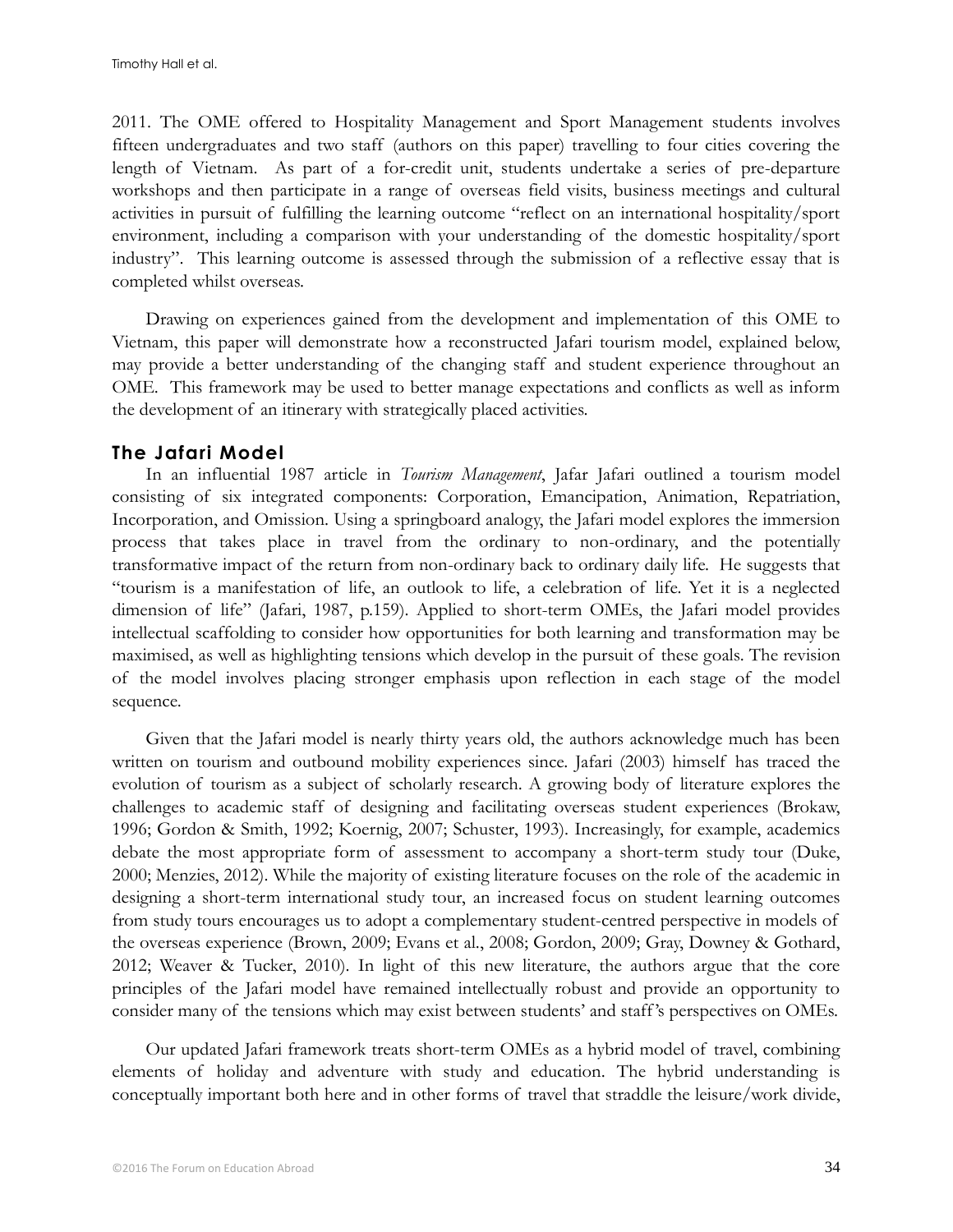such as conference travel. Recognising the tension that may exist between staff and student perceptions is important, especially in the motivations and goals for the OME, but our revised model points out that this tension is inherent in the form of travel. The work of Ryan and Deci (2000) is useful here in distinguishing intrinsic from extrinsic motivation. While a student may already be *intrinsically* motivated to travel overseas and enjoy new experiences, academic staff can foster *extrinsic* motivation by explaining the many benefits of combining travel with study in an OME. The balance between work and leisure, study and fun, pedagogical and personal outcomes must be continually negotiated both before and during an OME. Applying the six-component model outlined by Jafari (1987) to the travel experience assists us to reconcile potential competing interests and to maximise positive outcomes for both staff and students.

The modified Jafari model contributes three essential pedagogical strengths to short-term OMEs: teaching, planning and reflection values. Teaching value is gained because the sequence offers a simple theoretical framework for students to understand the effects of travel. Once explained, the model is easy to understand and helps demonstrate the links between theory and the students' own experience. Planning value arises from insights into the feelings and actions of both the student and the academic staff at different stages of the trip. The importance Jafari places on empathy is also key to planning OMEs. Understanding that students may take time to adjust to a new culture, organisers may better design OME itineraries to include group-based orientation activities at the start and intervals that allow for emotional adjustment. Finally, reflection-based activities can be refined based on greater recognition of the need for personal growth and mapping the experience. Deep introspection and guided critical self-reflection are vital for encouraging transformative travel. The updated Jafari model acknowledges that the period of reflection involves a transformative change which, once better understood, can be factored in to post-OME sessions for both students and staff.

Our framework encourages a generous approach to transformation and travel. Transformative learning is a well-established academic tradition drawing heavily on the pioneering work of Jack Mezirow in the late 1970s. Mezirow's (1978) ten phases of transformative learning trace the liminal experience from a "disorientating dilemma" and self-examination through to building competence and self-confidence and reintegration with a new perspective. This process is the basis of long-term transformation resulting in a fundamental paradigm shift. Transformation can also be short-term and situational: students may display different behaviour and even attitudes in response to a dramatic change of environment.

According to Gray and colleagues (2012), the transformative power of an international sojourn is not inevitable without scaffolding and pedagogical support. Other researchers (such as Brown, 2009; Brunner, 1991; Lathrop, 1999; Lean, 2009 & 2011; Neppel, 2005; Raymondi, 2005; Stitsworth, 1987; and Yachimowicz, 1987) have highlighted the transformative potential of travel. But, as Bruner (1991) cautions, students often describe this process of change in stereotypical forms, such as claiming that the OME was "a trip to remember" or "a trip of a lifetime". Those facilitating OMEs often hear generic statements in assessment from newly returned students such as, "I went away a girl/boy and came back a woman/man" or "I've learned how fortunate I am to be born in Australia". These sorts of stereotypical narratives erode the potential for deeper change and growing awareness. The challenge for those leading OMEs is to find innovative ways of "teasing out the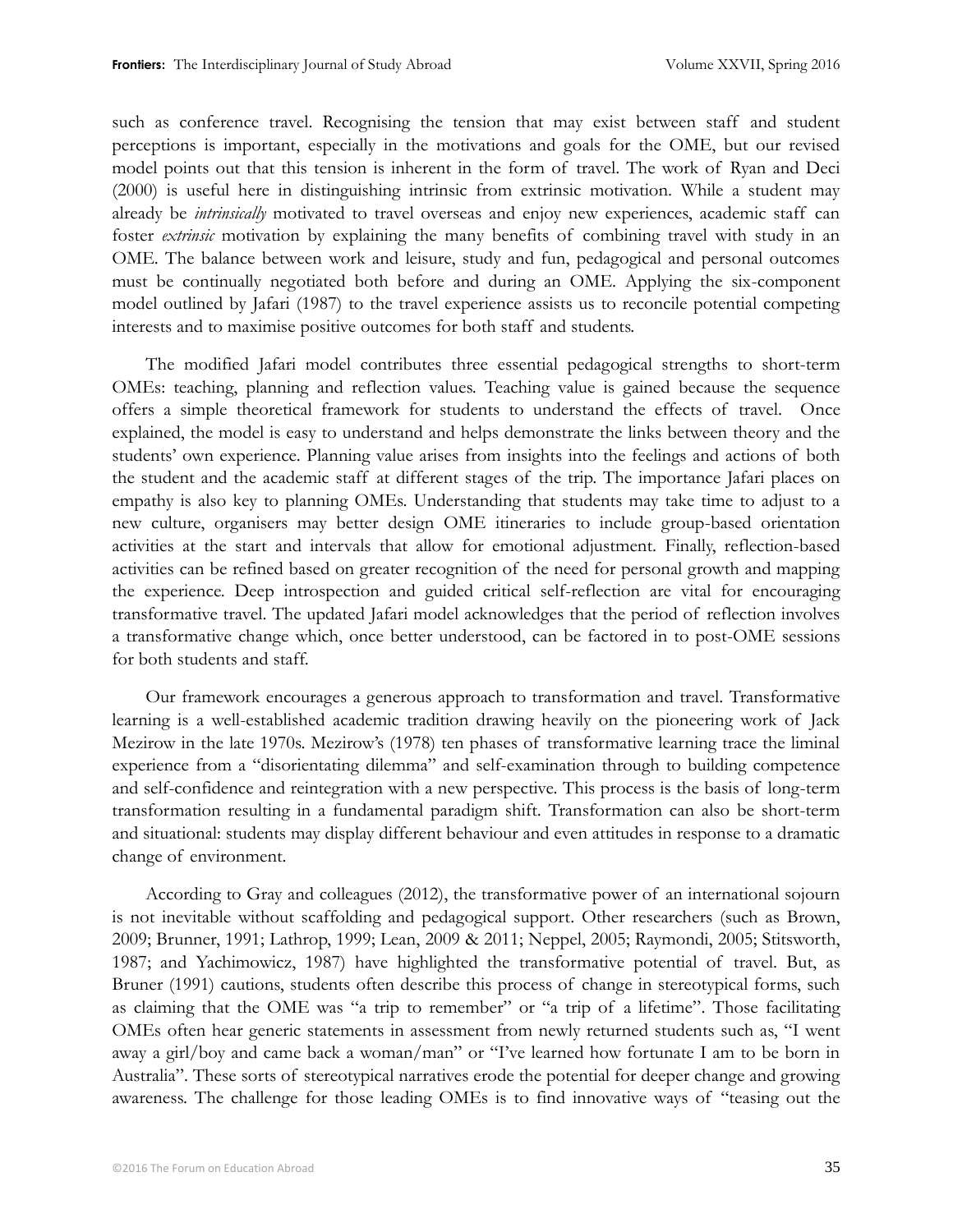processes that underpin these types of statements" (Gray et al., 2012, p.5) in order to facilitate the on-going critical self-reflexivity that supports the development of new perspectives or even worldviews.

Our version of the Jafari model incorporates both short and long-term transformation and provides academic staff with a framework for both monitoring and fostering student growth. During animation component of the model, students are likely to take on new roles: that of the tourist or even the ambassador of their home country. While this form of transformation is temporary, the broader experience, especially for students who may not have travelled before, can inspire self-examination and longer-term change. As Lean, Staiff and Waterton contend, travel is not simply a shift of location, but a journey that is experienced "physically, virtually, imaginatively and communicatively" (2014, p.12). Through guided reflection and institutional support, the opportunity for positive transformation can be channelled into more profound gains, away from superficial or stereotypical self-understandings. For example, students can be encouraged to reflect much more on what their hosts experienced, or how the students themselves might have been perceived by those that they visited, rather than focusing exclusively on their own experiences or sense of achievement.

What constitutes short-term student mobility varies across institutions and among programs, with variables such as multiple city (Gordon & Smith, 1992; Menzies, 2012; Schuster, 1993) or single city trips (Brokaw, 1996). Programs exist for undergraduate students (Koernig, 2007), postgraduate students (Schuster, 1993), and for tours involving both levels of university students (Hutchings, Jackson & McEllister, 2002). Design varies significantly depending upon the region of the world travelled, with Europe being a frequent destination for American-based study tours (Gordon & Smith, 1992; Schuster, 1993; Porth 1997), and Central America (McKenzie, Lopez & Bowes, 2010) and Asia for Australian-based universities (Hutchings, Jackson & McEllister, 2002; Menzies 2012; Weaver & Tucker, 2010). Regardless of this variation, the following six components of the Jafari model offer a framework for consolidating the learning and transformational potential of OMEs while also becoming aware of inherent tensions caused by the nature of these educational trips.

## **Corporation**

Every journey involves movement, but a decision must first be made to step willingly away from the ordinary and towards the non-ordinary. We must choose to climb onto the springboard before we can leap. The corporation component of the model consists of two phases, the first of which considers the range of factors which motivate the individual to want to be a tourist. In response to this, the OME to Vietnam includes a pre-departure reflection on why the university student chooses to undertake the journey, what their expectations are, what they look forward to and what they might fear. Through this process, the individual arrives at the second phase of this corporation component in which the decision to travel is made. In this section we consider corporation through the eyes of both staff and students.

Crucially, we must recognise that the intrinsic motivations of the staff and students will overlap but will likely not be identical. A desire to visit popular and culturally prominent destinations often informs students' motivations to travel. From these motives, a tension may emerge between the ideals of a holiday and those of a study trip. Students' perceptions of a destination also have an impact of the marketability of some OMEs. For Australian students, Vietnam is not necessarily a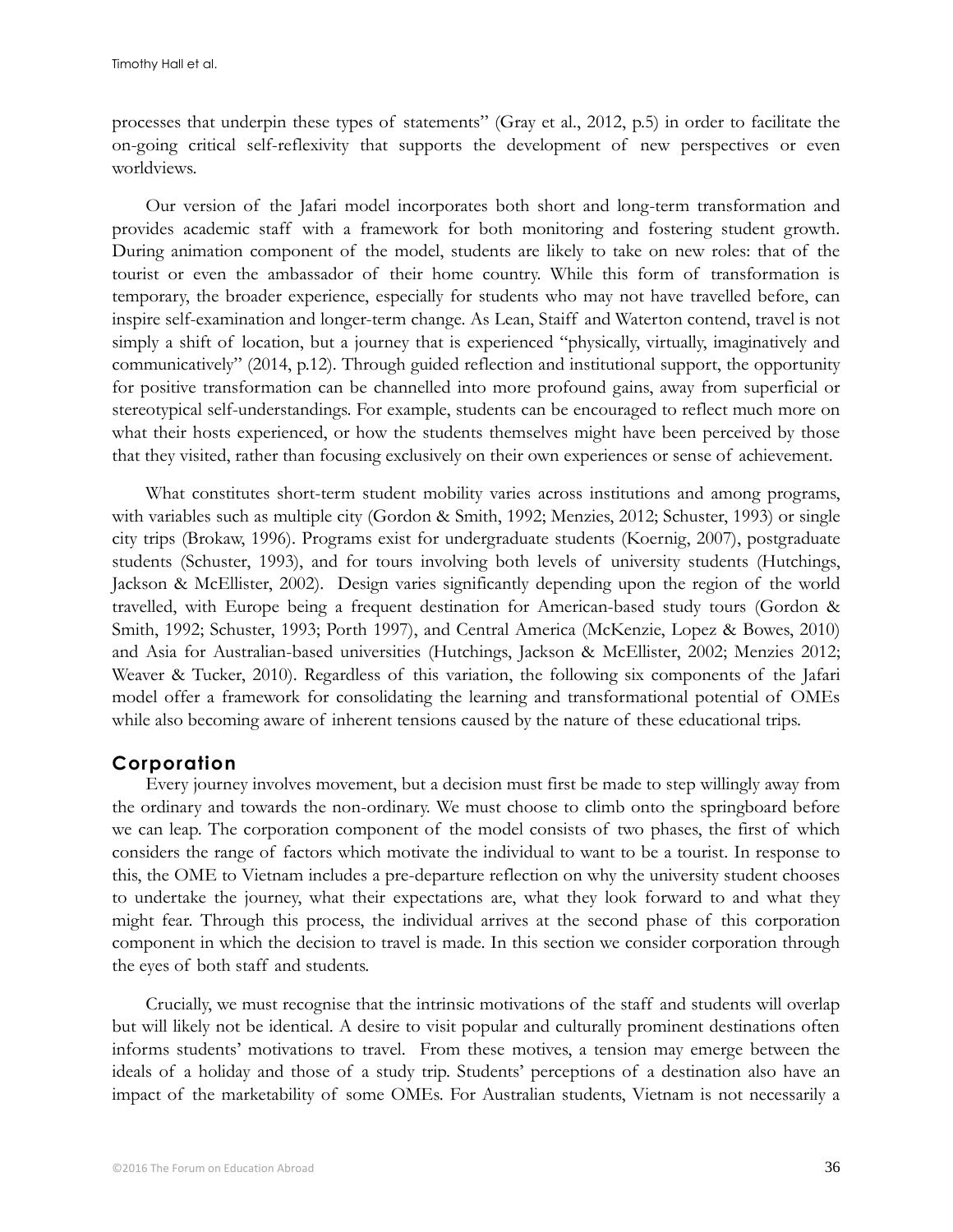first-choice destination, but from a university and government perspective, the country has many merits. For example, the 'Advice to Applicants' for the New Colombo Plan specially encourages increased student mobility to the Indo-Pacific region. To counter this gap in motives, staff need to put considerable effort into highlighting for students the desirability of destinations like Vietnam for study travel, building familiarity with these destinations by regularly using them as examples in teaching and references to previous trips.

As a hybrid form of travel, a university OME must have tangible benefits that outweigh potential costs. A student could, of course, visit Vietnam on his or her own, purely as a tourist. The advantage of a short-term OME is that, although students can enjoy the touristic aspect of the trip, they are also guided towards deeper learning that can carry through beyond graduation, with outcomes like increased employability. The advantages, such as distinctive cultural access or gaining valuable familiarity with working in an international setting, must be clearly and regularly communicated to bridge this gap in corporation experience.

In the lead-up to an OME, students will participate in their life and be influenced by a range of factors that will impact their overall desire to travel. In the case of the Vietnam OME, academic staff actively encourage students to move to the second phase to generate interest in the OME to provide a meaningful experience for the students but also to meet the staff 's own work-related agenda. Jafari (1987) refers to a tourist market; in this regard, students are the OME "market". A coordinated series of emails with links to previous staff and student blogs, itineraries and answers to frequently asked questions are supported by in-class information sessions in the semester prior to the OME. From a "marketing" or corporation perspective, staff must balance the information they provide to arouse student interest with the risk of providing so much information that the sense of mystery and stepping into the unknown is compromised.

For the staff member, the corporation component of the model is significantly different. Planning an OME equates to work and organisation. Preparation can be time consuming and may start almost a year in advance. As a result, the corporation for staff is likely to start well before that of the students. Some of the planning and logistical processes required for an OME may include seeking approval, securing funding and institutional support, and then selecting staff, which may occur through nomination or a competitive process (McKenzie, Lopez & Bowes, 2010). Academics will consider a range of factors in deciding whether to undertake the travel and responsibility for the welfare of students. Once tour leaders take on responsibility for an OME, the process of organising activities becomes a balancing act between educational and leisure elements, practical constraints and pedagogical ambitions. Organisers will be challenged by the need to schedule meetings with government representatives and organise appointments with business leaders, visiting universities or teaching classes whilst trying to balance the desire of students for free time or touristic outings. The selection of OME activities may also need to find a balance between experiences that provide quality outcomes for the students against boredom for staff who may be repeating activities if they have previously participated in the OME.

In the case study example, some students decided early in their degree program that they would participate in the Vietnam OME, whilst others took longer to decide. Once presented with the opportunity to participate in an OME, students may begin considering aspects identified by Evans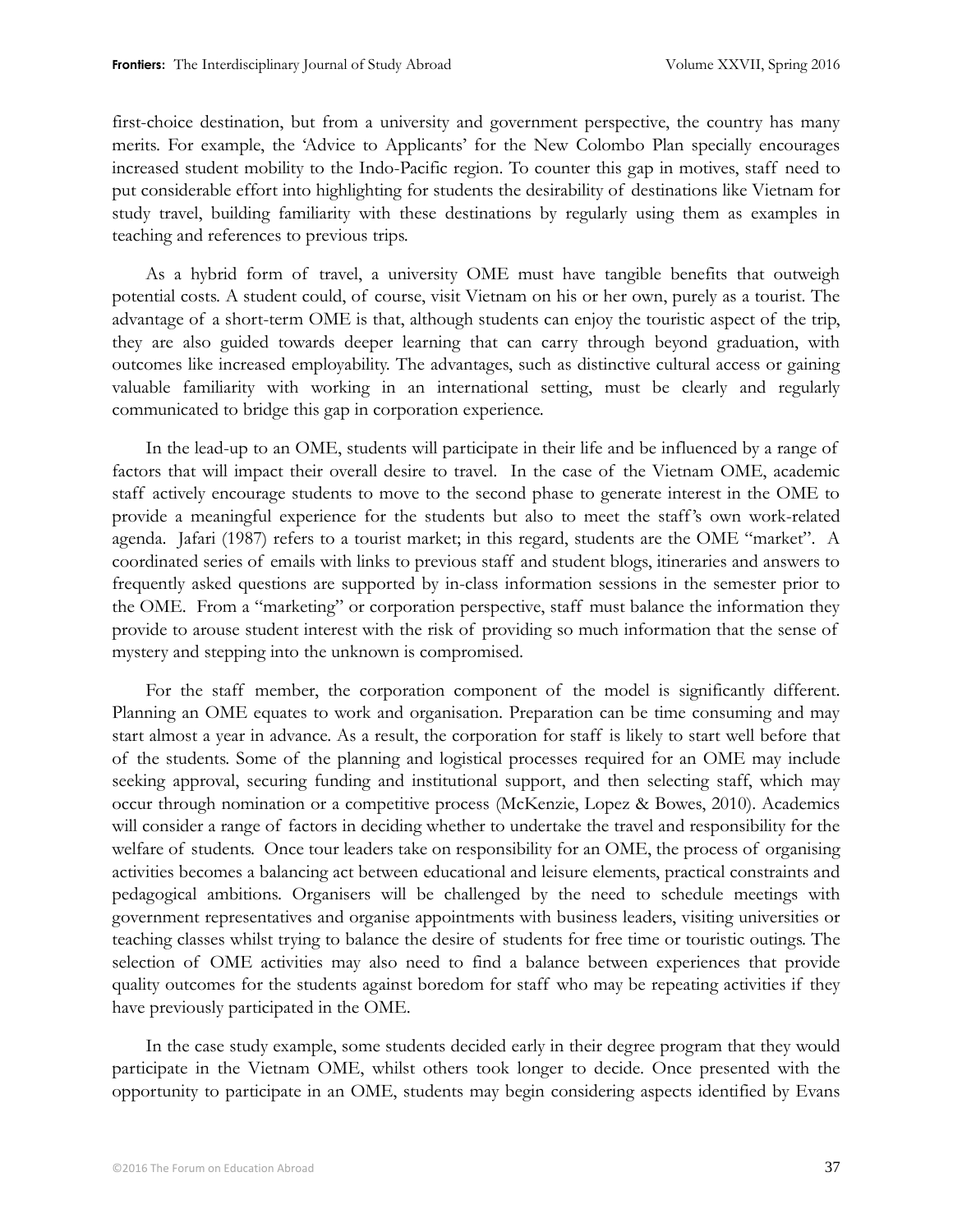and colleagues (2008) such as: How much will it cost? Where is the study tour going? Are my friends going? How much leisure time is involved? The decision to participate in an OME may involve a struggle to balance influences of family and friends, financial considerations (the cost of OME as well as personal spending money), and work and family commitments. Students may also be caught between competing desires that are not obvious to organisers. For example, students previously expressed a desire to attend music festivals which conflicted with OME dates, which the organisers did not realise. Previous travel experiences may influence students in this component; prior travel experience within any OME cohort may vary significantly. For example, in the 2014 OME to Vietnam, one student had migrated as an adult from England whereas some of the other students needed to obtain passports for the first time for the purpose of the trip.

#### **Emancipation**

The emancipation component of this model involves symbolic separation through a series of spatial markers, each of which represents a removal from the ordinary. This early component is vital in the process of transformation, although it starts with de-individualization because travel removes one from familiar contexts. Jafari notes that, "while away from home, the real identity of the traveller is disguised. His own face becomes an anonymous mask behind which he hides" (1987, p.153). The revelation that the traveller will soon be far removed from the regular structures that govern ordinary existence prompts an excited energy described as "emancipative magic" (p.153). Academically, we can recognise the importance of the separation process and take steps to help mark the transformation. Even something as simple as a photograph of the group leaving behind the ordinary, public area of the airport and proceeding into the restricted Customs area can provide a useful symbolic marker. Jafari highlights two essential phases within emancipation: 'separation' or the growing distance from the ordinary, and 'declaration,' the shrinking distance to the non-ordinary.

For some students, the sensation of emancipation may begin while driving to an airport. For others boarding the plane or arrival at the destination may be felt as the point of demarcation. Once at the destination, the students will contribute to a declaration process when they begin to undertake activities that separate them from their quotidian habits; activities such as navigating motor scooterfilled roads or cashing foreign currency may highlight the different texture of even banal moments. In the models and literature reviewed, this component seems to be overlooked, yet emancipation forms an important threshold, especially for those students who have not previously travelled without the security of family and friends. For many of these students, this component will involve a farewell to family or friends at home or at the airport, which may accentuate the impact of spatial markers.

Students of differing levels of travel experience will pass through the emancipation component at different rates. Tour leaders need to recognise that, as a result, some students still may be struggling with elements of separation and associated home sickness whilst others declare their arrival as tourists early and easily. Students who more quickly and seamlessly enter the declaration phase of emancipation may assist other students with separation issues and lead by example. While Jafari (1987) focuses on the experience of the individual, the ability to move through emancipation may also occur as a function of the group. In fact, the group itself may move through the emancipation component collectively, which staff members and activities can facilitate. For example, Koernig (2007, p.213) uses a first-day group walk and riding on public transport as a way to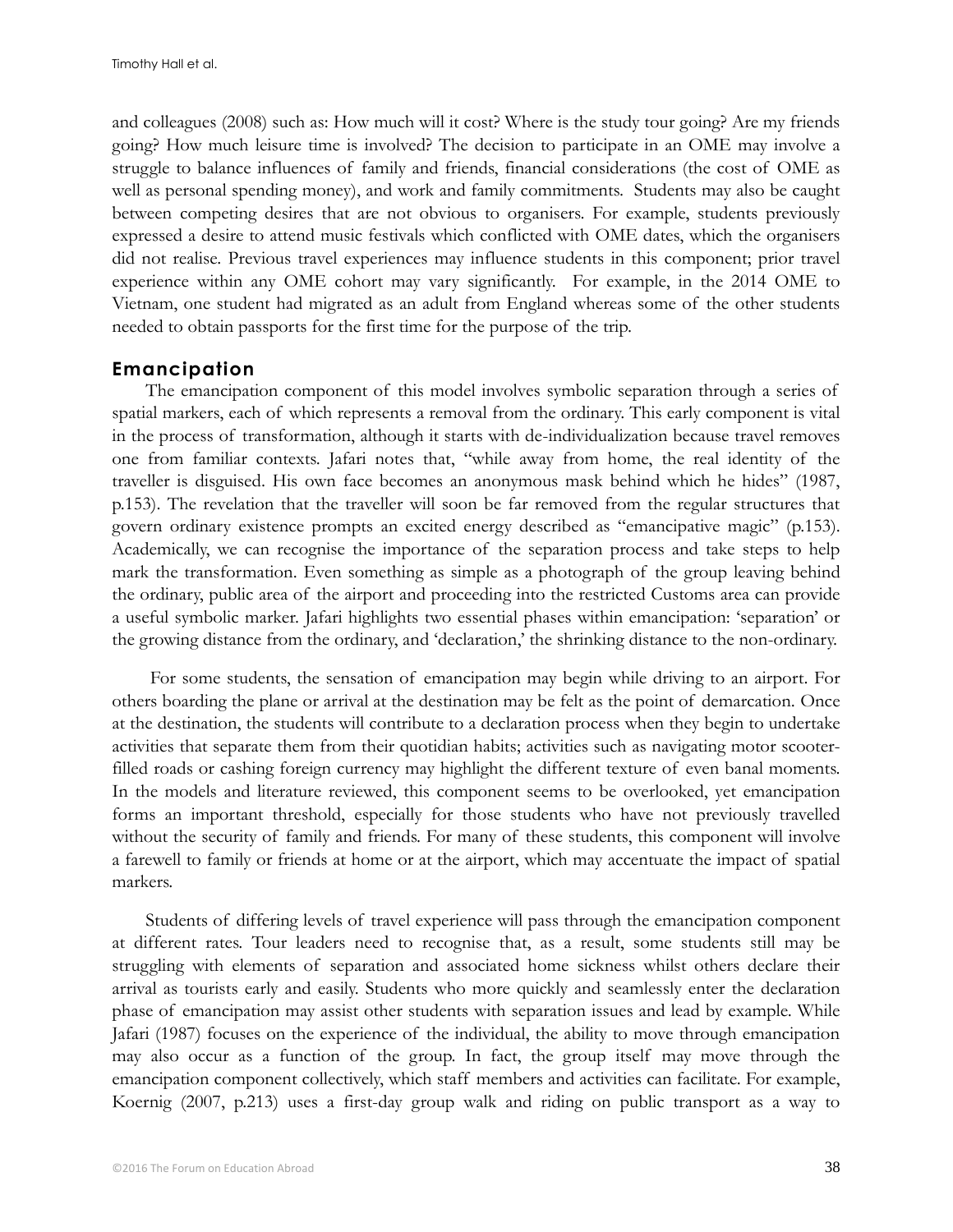acclimatise to the local environment. Familiarity with the local area and an ability to use transport provides students with an increased level of confidence that can assist their transition. The design of an OME itinerary has the potential to impede or to facilitate students passing through emancipation.

Using this idea from Koernig (2007), the Vietnam OME tries to facilitate students moving through the emancipation component of the model by starting day two with a half-day city tour of Ho Chi Minh City; the activity allowed students to orient themselves and observe their new environment from the perceived safety of a bus. This outing presents students with the opportunity to observe the traffic, city, and people, whilst also providing a chance to ask questions of tour guides to help settle nerves. The tour involves a need for students to exchange money and take out their cameras as part of the process of moving into declaration. During the half-day city outing, students are required to wear a tour shirt that has the university name and logo on the left side of the chest. The aim of the tour shirt is to generate a sense of security within the group as it practically makes head counts by tour guides and staff easier. At a deeper level, the shirts are symbolic of the springboard away from the ordinary world of student work while fostering a sense of cohesion and identity. The badging of the shirts provides a visual reference to the cultural baggage carried. The half-day tour finishes at a local market and gives the students the option of staying – pairs or small groups encouraged – to allow them to buy souvenirs such as the traditional conical hat. The popular piece of memorabilia is rich with cultural meaning and juxtaposes sharply with the tour shirt. Staff should be aware of their capacity to facilitate learning during the declaration phase. In 2013, the majority of students on the Vietnam trip purchased a traditional conical hat as a souvenir. However, in 2014, after a staff member in passing noted to the group the difficulty of packing conical hats, none of the group purchased the souvenir. The comment was innocent, but on reflection one that could be seen as value-laden.

When they finished shopping, students practiced how to cross the road by themselves. This simple activity requires a distinctive skill set in Vietnam that is unnecessary in Australia due to the prevalence of motor bikes, relative scarcity of pedestrian crossings, and lax traffic rules and protocols. The activity finishes at the markets around lunchtime with the next activity to commence in the hotel foyer in early evening. The aim of the scheduling is to provide enough time to let students explore for a short period without being overwhelmed. By appreciating the components of the Jafari model, the first day in country of the OME itinerary assists students through the emancipation component and provides a balance of orientation and education.

For the staff members, the emancipation likely takes a different form. The period involves immediate practical responsibilities, such as numerous head counts, organising various modes of transportation, fielding questions from students (and loved ones) and being empathetic to a range of emotions, ranging from fear through to excitement. Separation will consist of a change in physical environment, while declaration is less likely to take the form of tourist garb but will no doubt include administration concerns. From practitioner's experience, the change is heightened by the process of saying goodbye to family and moving into secured areas of the airport. This physical movement can be seen as a metaphor of the transfer of responsibility from parents and loved ones to academic staff. For the academic, the declaration is often symbolised by an increased sense of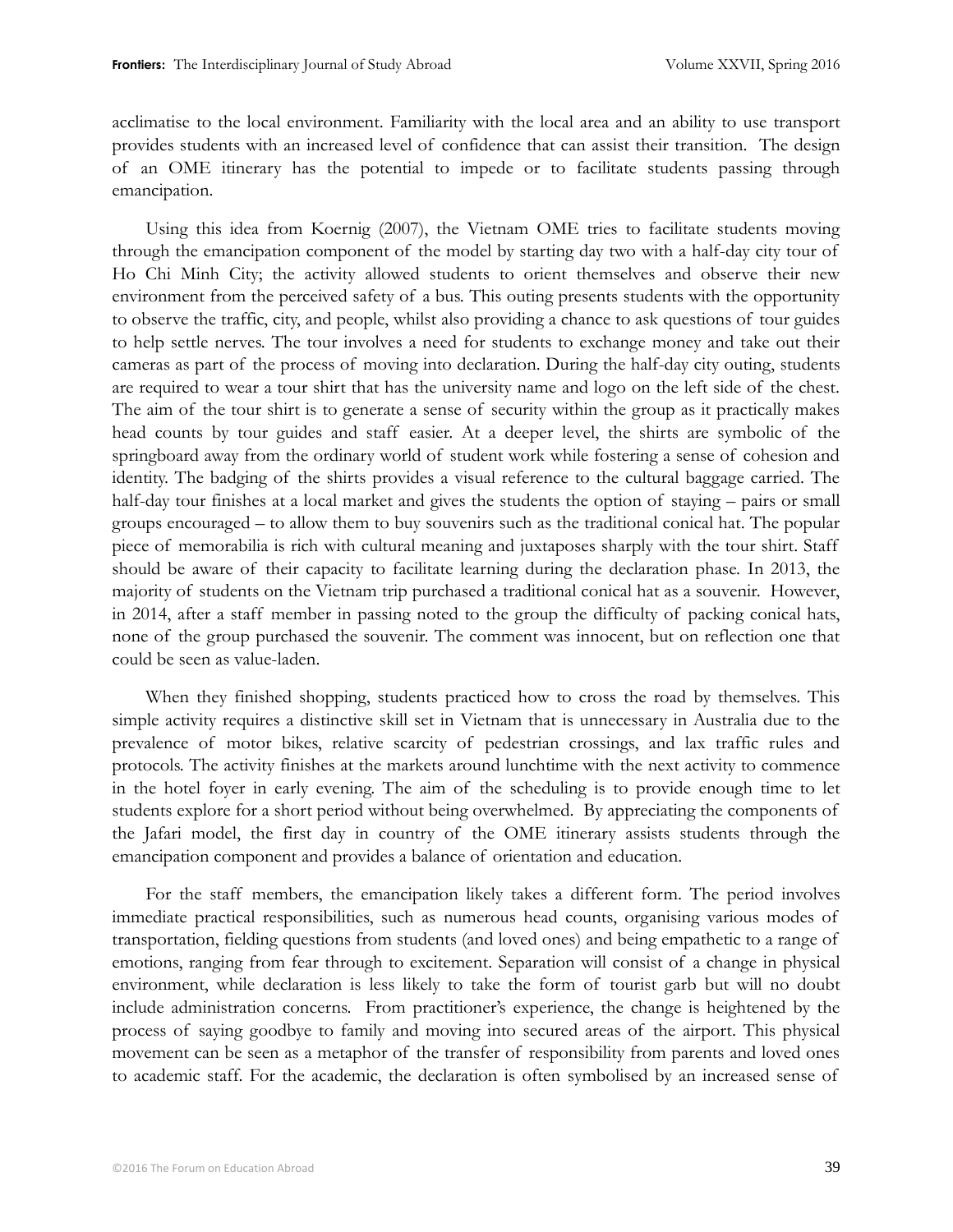responsibility and feeling of isolation given that they are the point of contact for a group of students in a foreign country and may not speak the local language or languages.

Given that generational differences will separate staff and students, their transitions through the emancipation component of the Jafari (1987) model will likely be divergent. One academic from the Vietnam OME suggested that the emancipation component of the model has two distinct phases. The first is when group leaders start to get the bag ready a few days before departure and make sure the first aid kit is up to date, confirm the first few in-country activities with industry partners, finalise arrangements with travel agents, and respond to student last-minute enquiries. The second involves ensuring people at home are prepared for your absence; tour leaders must rush to finish last minute practical chores at home while also preparing family and friends for one's absence. For example, we felt the need to do something special with the kids before an absence of two weeks.

#### **Animation**

Arrival in the travel destination begins a new component where the culture of the non-ordinary is dominant. At this point the transformation process intensifies, and the traveller enters the "tourist trance" (Jafari, 1987, p.153). Within animation, "the tourist further internalizes the idea that he is no longer imprisoned by his former self but is transformed into a new person with a new identity" (Jafari, 1987, p.153). This component is characterised by a sense of both freedom and fantasy. For students on OMEs, a unique opportunity is presented not only to play a different part, but also to act in a different context to the ordinary. With this freedom comes a tension between staff and students in that some of the activities identified by Jafari (1987) as potentially part of the animation component may be in conflict with standards for acceptable behaviour whilst representing the university in an international setting. In some host countries there may be a prevalence of bars and nightclubs that form part of the night time economy and are of interest to students. However supervising staff may impose alcohol consumption restrictions and curfews in an attempt to avoid any alcohol related incidents that may not be well received by the hierarchy of their university.

The animation component of the model sees students undergo a period of orientation to their new surrounds, and the experience will inevitably vary based on previous travel experience and familiarity with the destination. As time progresses, students will gain confidence and become immersed in the travel experience. Such an immersion may be gradual and may see cultural norms of the home ignored. While the students take on a form of temporary transformation by becoming a tourist, the seeds of longer-term transformation are also being sowed. Illeris (2014) notes that identity is structured in three primary layers: core identity, personality layer, and preference layer. Even a short-term OME has the ability to affect all three as the student gains (or expands) a new aspect of their identity; they are an international traveller.

The progression of students during the Vietnam experience to animation was often manifested in small but significant ways such as displaying competency interacting with local people, shopping and getting around. Eventually animation enters a valediction phase in which the tourist participates in the last of the tour activities which have removed them from everyday life (Jafari, 1987). Brokaw's (1996) single city model of study trips would allow students to more fully embrace the animation component and develop a deeper sense of place; however, with this level of comfort comes the risk that students may become over confident with their surroundings. As confidence builds students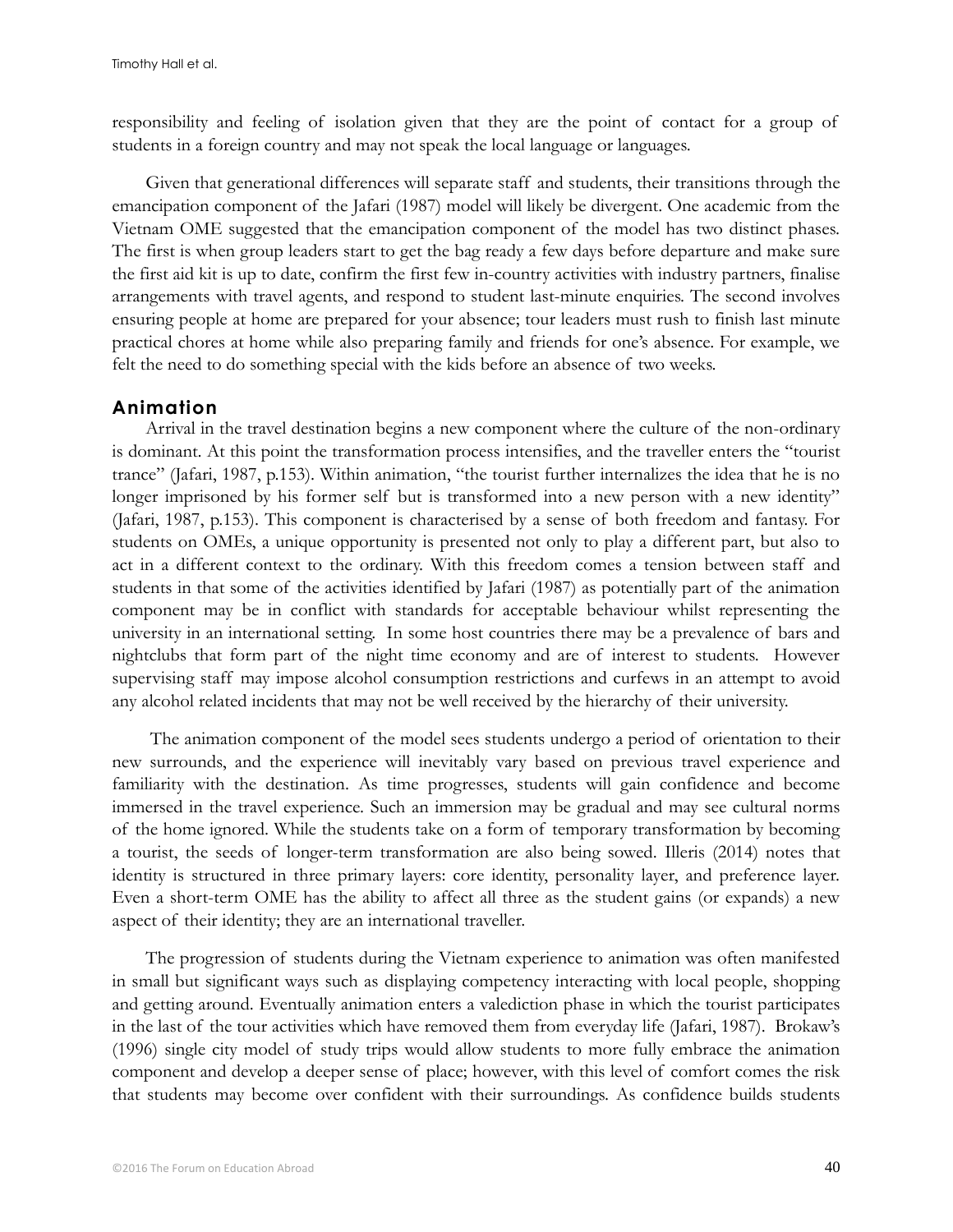participating on the Vietnam OME become more interested in the timing of organised activities as they try to maximise their period of valediction. With this growing confidence comes a reluctance to wear a tour shirt that symbolically marks them as being from overseas, impeding their ability to participate in life in their new context on their own terms.

Conscious of this student transition, academic staff may use physical reminders to temper the move into valediction. This physical representation of the tour shirt also demonstrates growth as the same tour shirt brought a sense of comfort during the emancipation that has long passed. Another way in which the transition to valediction can be managed is through the schedule and timing of activities within an itinerary. According to Koernig (2007), a two-week OME can be split as follows: 40 percent for company tours, 40 percent structured cultural activities, and 20 percent free time (with a majority of these fitting within the animation component). The structured activities provide a level of surety and control for the academic staff and students, whereas the 20 percent free time provides an element of risk and unknown. The role for the academic is to facilitate a natural learning progression towards familiarity in an unknown place and culture, and towards becoming more globally minded. As Ibrahim (2012) writes, global citizenship embraces an awareness of the particularity of 'my language, culture or heritage' as well as expanding to acknowledge and respect the culture of others (p.14). The tension is that academic staff facilitates exploration and experience of a different place and culture, but at the same time, must be aware of the consequences of overstepping both their competence and local norms for behaviour.

In Vietnam, we managed this tension to a certain degree by providing an itinerary which was initially highly structured with scheduled activities in both the day and evenings in order to minimise students' opportunities to become fully immersed in valediction. However, this pace cannot be maintained for the full two weeks – nor should it be. Part way through the trip, the itinerary provides a twenty-four hour rest period across two days in which students are given the option to put on their tourist mask and embrace the "tourist trance". Without actively structuring this opportunity for valediction, the timing of the rest period on the tour, the city in which it occurs, and the scheduled activities around the period allow some degree of control of the animation component of the model.

The animation component can be physically and emotionally exhausting for academic staff as they assist students to become acclimatised to their new surroundings. However, once animation is embraced, staff may still have an element of practical head counting and organising activities and schedules. For this reason staff should share the leadership responsibilities so they are also able to allocate 20 percent of the tour to free time, this may be achieved through staff filling the roles of tour leader and leader in training. For staff who have previously travelled to the destination, progression through the orientation phase may be quicker. But animation for staff may be stop and start in nature as tour activities may require a shift in roles. During free time for staff, however limited, animation can occur although it tends to be short and ranges from a quiet stroll in the markets through to in-depth, targeted cultural experiences related to personal interests. Animation may be impeded by the fact that academic staff may be required to participate in normal work duties through email and phone communications. Another layer of complication is that difference in time zones and the need to be available for normal work duties may impact academic staff 's ability to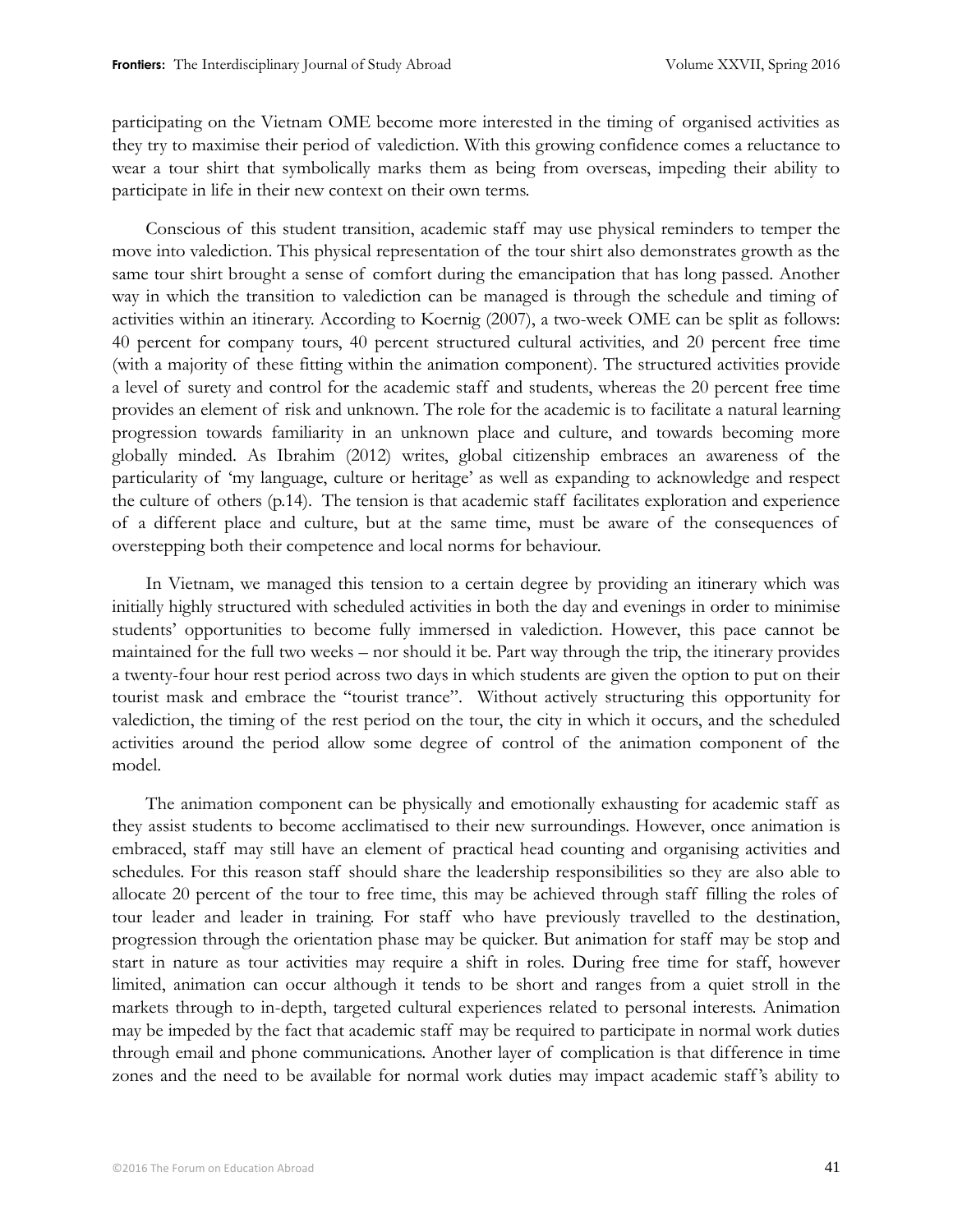immerse in the animation component as they may be engaged with responsibilities at their home institutions at odd hours.

For some students (and staff) the animation can be confronting. The non-ordinary will involve coping with the rigours of travel, new cultural norms, new food and new friends. For many, the novelty becomes overwhelming which manifests itself in the form of homesickness. The animation component more generally is fraught with tension due to the multi-layered nature of an OME. This stress is not simply a function of the study tour itself but also a function of globalisation, technology, social media, and the degree to which students inhabit the digital world. While physically separated from the ordinary world of home, depending on the destination context, the student on tour will often be surrounded by the familiar (such as global brands), be in very frequent contact with home through technology such as Skype, and may not leave their ordinary digital milieu (Facebook continues). In many ways, the proliferation of social media serves to exaggerate the animation component. Student photos and comments sent to their digital networks often highlight the extent to which they have engaged in a different culture. Images of students in local dress, eating exotic foods, and observing different cultural practices are particularly popular. Digitisation of the travel experience allows the animation process to be broadcast live to a virtual audience. The revised Jafari model is affected by the globalisation of the ordinary. As a conceptual framework, the component remains valid, but the impact of immersion into tourist culture is potentially changed through easy online access to the ordinary world. The technological tether may hold students back from complete immersion.

#### **Repatriation**

In the final days of an OME, the realisation will set in that the animation is nearly complete, and the transition from non-ordinary to ordinary will soon begin. For both staff and student the repatriation component may come through contemplation that the scheduled activities are coming to an end; the close cohort of fellow travellers will soon disperse and be replaced by the familiar faces of home. The repatriation component includes phases of submission in which participants acknowledge that the tourist experience is over and that, by the time the plane touches down, aspects of everyday life will begin to once again dominate their thoughts. This "psychological retransformation" is accompanied by a "resurrection of the former self" and a "yielding to the ordinary world" (Jafari, 1987, p.155). For students on the Vietnam OME, this return can be an emotional one as students work on completing a reflective piece of assessment. While the former self is being revived, it will not be exactly the same, as the OME experience will leave a cultural fingerprint, which varies across each individual, on the traveller. Students need to be given the opportunity to examine and articulate the ways in which they have been affected in both formal and informal settings.

Staff and students will find their own ways of saying goodbye; time should be given for this process. Informal repatriation may include activities like last-minute shopping, especially to pick out souvenirs to keep as a reminder of the experience and to give to family and friends in a symbolic marriage between the non-ordinary and ordinary. The repatriation process may include taking photos and exchanging contact details with both new friends and fellow travellers, or returning to favoured attractions or activities one last time. A formal setting could include a final group activity or an open forum to discuss the trip. Closs and Antonello (2011) have highlighted the importance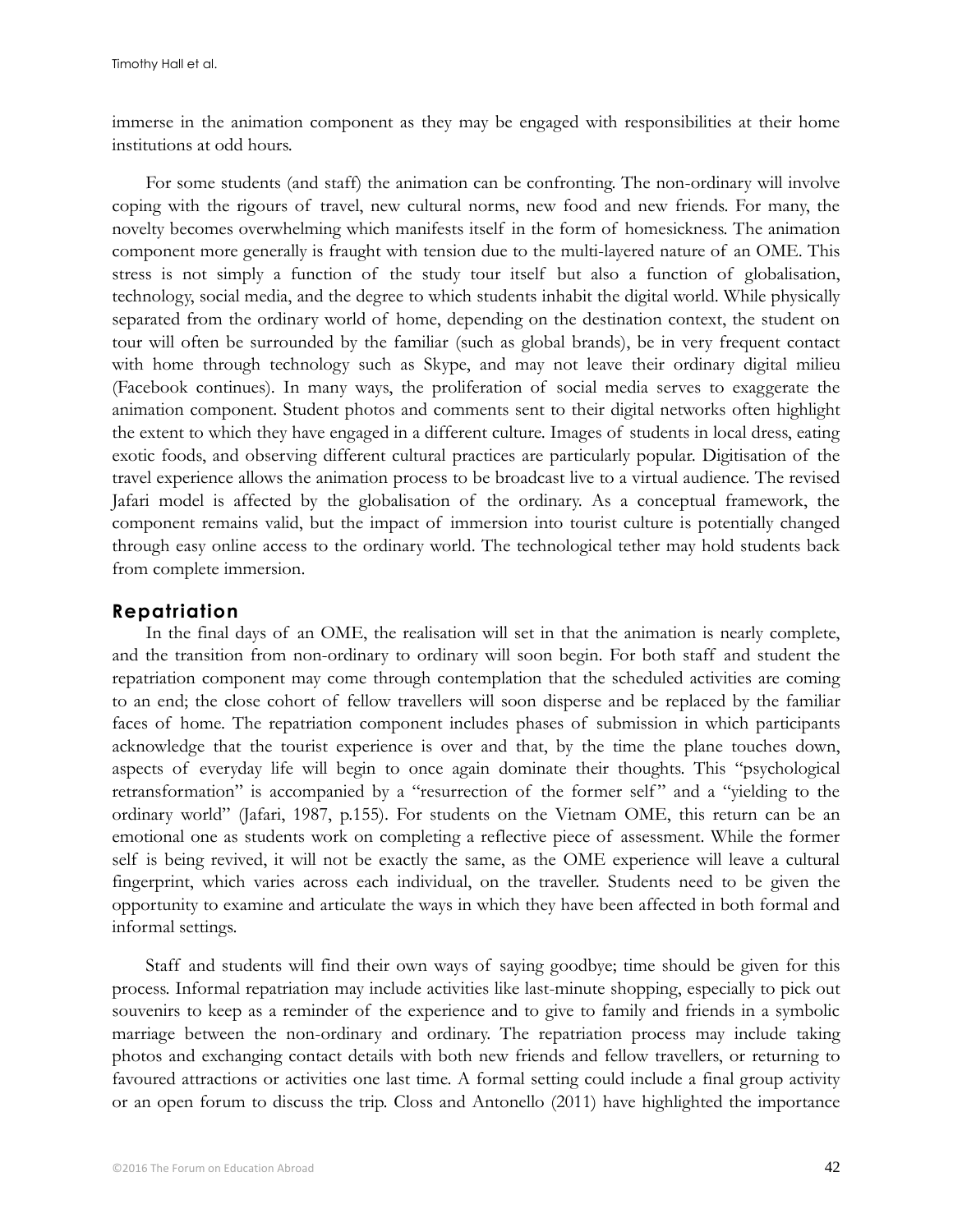of self-reflection in the learning process and its potential as a conduit to transformation. In Vietnam, the group participates in an extravagant final group meal which in some ways symbolises the farewell to friends and country. A formal mode of repatriation can offer a chance for student reflection on their experience and allow the group to channel their emotions and deal with the inevitable submission to the ordinary together. Upon return to their home country, a symbolic transfer of responsibility occurs from academic staff back to parents, friends and loved ones who greet students at the airport upon arrival.

#### **Incorporation**

While the tourist experience will inevitably come to an end, the incorporation component of the model sees elements of the experience woven into everyday life. Incorporation could occur through a change in behaviour or perception, or the inclusion of artefacts into the everyday. The importance of including a post-travel review or debrief in which students and staff reconnect is discussed by Porth (1997) who identifies this process as an important way to solicit feedback, conduct presentations and draw linkages between theory and the study tour activities. McKenzie, Lopez and Bowes (2010) highlight the need to undertake a post-trip evaluation and student reflection. Outside of these reflections, we have little insight into the longer-term impact of the international study tour on students.

Incorporation resulting from OME is not particularly well understood from a student perspective. Research by Weaver and Tucker (2010) seeks to address this gap by interviewing students twelve to eighteen months after they return from short study tours. Their research makes evident that no definitive characteristic of transformation occurs within the students. Scope for this type of research expands to the tours and may also delve further into how the experience becomes incorporated into everyday life. In the case of the Vietnam OME, some students obtained employment from their direct involvement in the tour, whereas other students were not heard from again.

The level of incorporation may be related to the degree that students enjoyed the OME. Some students shop for local mementos of their trip which may be kept on display, while others take up the suggestion of academic staff to include the OME experience in their resume. The variation highlights the need for the same level of preparation to go into post-tour sessions as into the planning of the actual trip. Whilst elements of the study tour provide a significant number of unknowns, equally, post-tour sessions may also present unknowns concerning the emotional impact of the OME on students. For staff, the level of incorporation may vary with the requirement to report back to the university on the trip, balance expense accounts, and review the tour design for potential improvements and changes to future OMEs. This desire and need to change itineraries for future study trips provides a link to corporation for subsequent sojourns.

#### **Omission**

The omission component acknowledges that whilst tourists are away, elements of their ordinary lives continue without them. An absence from work does not mean that a business stops working, and family members not participating in the tourist experience continue with their everyday lives. This missing part of the everyday may lead to a culture shock when travellers return to everyday life. However, some thirty years after the model was initially proposed by Jafari, the omission component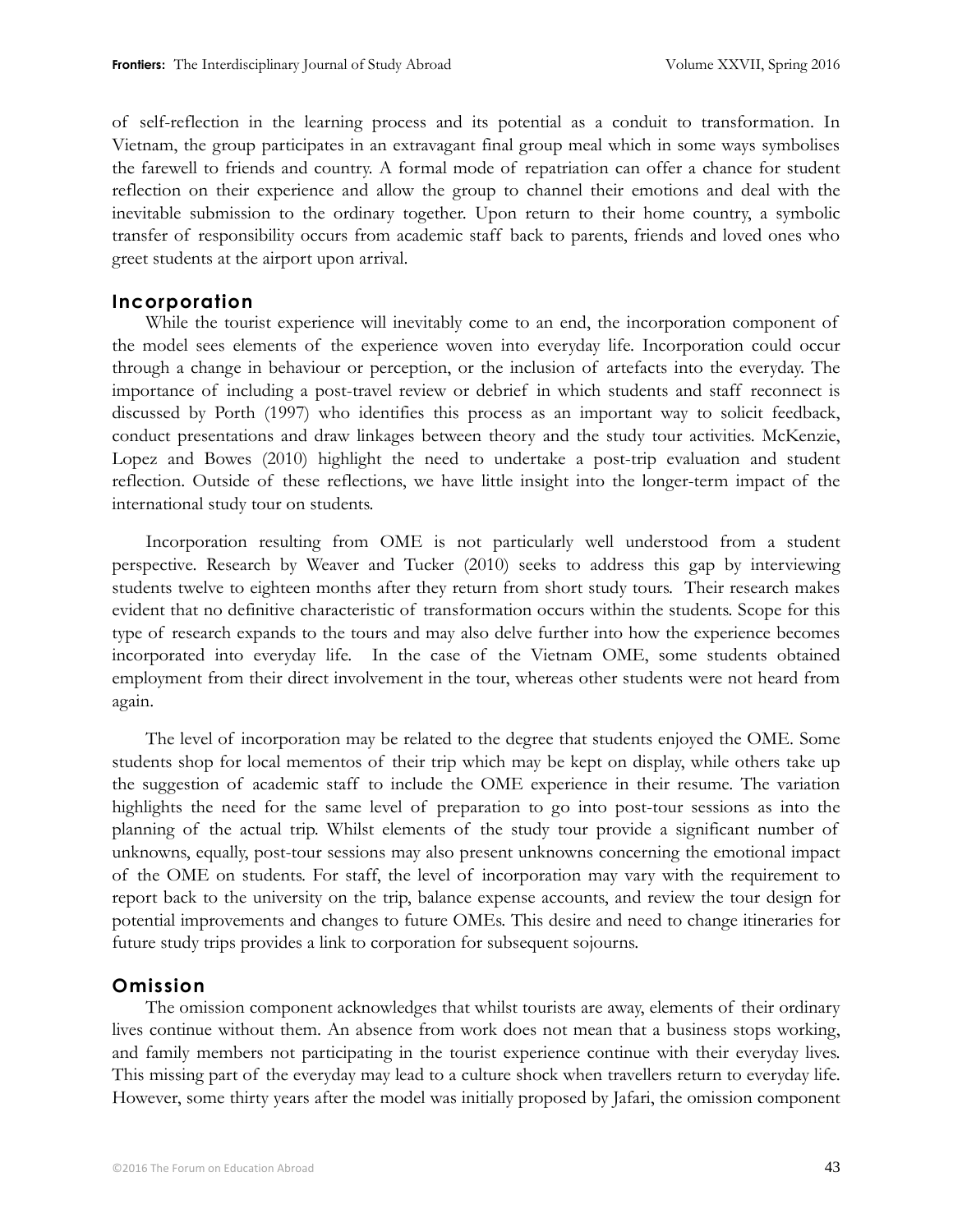has changed with the development and use of information technology and social media. Both students and staff are able to maintain contact with home and work through a range of technologies, including face-to-face communication through tools such as Skype and updates on what friends are doing through Facebook, regardless of distance or time differences. All of these channels have reduced the intensity of omission to some extent. The element that is still prevalent though is culture shock and how the change in cultural setting may have an impact on both staff and students

# **Conclusion**

This paper analyses OMEs undertaken in Vietnam to provide a case study example to propose a revision of the Jafari model. The new framework is applicable beyond the Australian-Vietnamese context. The Jafari model is a useful tool that provides insight and a framework for understanding staff and student travel experience and transformations associated with OMEs. With its close examination of the transformative travel experience, the updated Jafari model offers pedagogical scaffolding to maximise learning outcomes and cultural exchange for students. The framework offers a holistic approach to travel by illuminating, not only the standard three phases of travel (predeparture preparation, on tour and integration of learning), but the intermediary components that mark the journey away from the familiar.

The gap between staff and student experiences are readily apparent at each component of the model. The six integrated components can serve universities and other academic institutions when designing a short-term OME that promotes positive transformation to anticipate recurring issues and better design complementary programming. The intricate relationship of the ordinary and nonordinary offers guidance when organising student activities not only while on tour but also predeparture and post-return as well. While the traditional year- or semester-long OME may generally have a more lasting impact, the Jafari model can help structure short-term trips to be as conducive as possible to transformation.

Through the lens of our adaptation of Jafari's (1987) model, the inherent tensions of an OME are more clearly understood. The short-term nature of some OMEs requires a balance between academic, cultural and leisure activities; they will constantly compete with each other during the intensive tour timeframe. The model provides a valuable template for labelling aspects of the tourist journey. On top of this, the identification of behaviours, motivations and emotions has proved useful in terms of scheduling, planning and structuring activities at all aspects of OMEs to better manage many of these perceived tensions. The OME is a hybrid approach to travel that combines elements of study, with potential for career development, and leisure. For this reason, the Jafari model is particularly valuable for mapping the complex experience of transformative travel while assisting the organisers of short term OMEs.

## **References**

- Brokaw, S. C. (1996). Planning, organizing and executing short term international exposures for U.S. students of marketing and business: An alternative method. *Marketing Education Review*, 6(3), 87- 93.
- Brown, L. (2009). The Transformative Power of the International Sojourn: An Ethnographic Study of the International Student Experience. *Annals of Tourism Research*, 36(3), 502–521.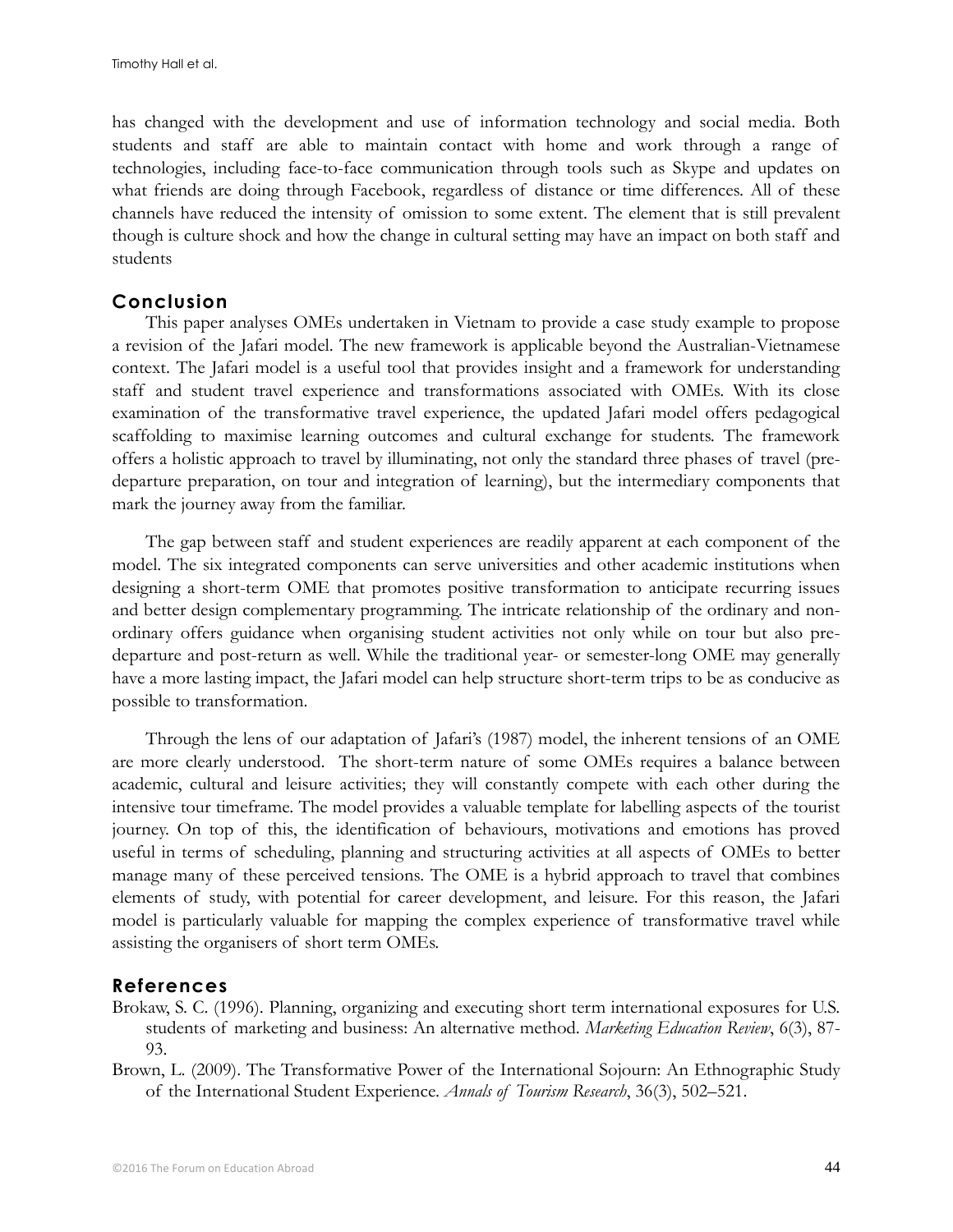Bruner, E. (1991). Transformation of self in tourism. *Annals of Tourism Research*, 18, 238-250.

- Closs, L., & Antonello, C.S. (2011). Transformative Learning: Integrating Critical Reflection into Management Education. *Journal of Transformative Education*, 9(2), 63-88.
- Department of Education. (2014). Outgoing international mobility of Australian university students. *Research Snapshot*, July, 1.
- Downey, G., Gothard, J. & Gray, T. (2012.) *Bringing the Learning Home: Re-entry programs to enhance study abroad outcomes in Australian Universities*. Sydney: Office of Learning and Teaching.
- Duke, C. R. (2000). Study abroad learning activities: A synthesis and comparison. *Journal of Marketing Education*, 22(2), 155-165.
- Dwyer, M. (2004). More is better: The impact of study abroad program duration. *Frontiers: The Interdisciplinary Journal of Study Abroad*, 10, 151-163.
- Evans, J., Finch, J., Toncar, M.F., & Reid, J.S. (2008). Student Perceptions of and Preferences for a Short Overseas Study Tour. *Contemporary Issues in Education Research*, 1(3), 11-17.
- Gordon, P., & Smith, D. K. (1992). Planning, organizing and executing short term international exposures for U.S. students of marketing and business. *Marketing Education Review*, 2, 47-53.
- Gordon, R. (2009). *Going Abroad: Traveling Like an Anthropologist*. Boulder: Paradigm Publishers.
- Gray, T., Downey, G., & Gothard, J., (2012). *Bringing the Learning Home: Transformation: A resource for study abroad*. Transformation Instructors Module. Sydney: Australian Learning and Teaching Council.
- Hutchings, K., Jackson, P., & McEllister, R. (2002). Exploiting the links between theory and practice: Developing students' cross-cultural understanding through an international study tour to China. *Higher Education Research & Development*, 21(1), 55-71.
- Ibrahim, B. (2012). International service learning as a path to global citizenship. pp. 11-21 In J. Hatcher & R. Bringle (Eds.) *Understanding Service Learning and Community Engagement*. Charlotte, NC: Information Age Publishing.
- Illeris, K. (2014). Transformative Learning and Identity. *Journal of Transformative Education*. 12(2), 148- 163.
- Jafari, J. (1987). Tourism models: The sociocultural aspects. *Tourism Management*, 8(1), 151-159.
- Jafari, J. (2003). Research and Scholarship: The basis of tourism education. *The Journal of Tourism Studies*, 14(1), 6-16.
- Koernig. S. (2007). Planning, Organizing, and Conducting a 2-Week Study Abroad Trip for Undergraduate Students: Guidelines for First-Time Faculty. *Journal of Marketing Education*, 29(3), 210-217.
- Lathrop, B.J. (1999). *The Influence of Study Abroad Programs on United States Students' Psychological Development*. PhD dissertation. University of Georgia, United States.
- Lean, G. (2009). Transformative Travel: Inspiring Sustainability. In R. Bushell &

P. J. Sheldon (Eds.) *Wellness and Tourism: Mind, Body, Spirit, Place*. Elmsford, NY: Cognizant Communication.

- Lean, G. (2011). *Transformative Travel: The socially mobile de/construction of re*ality. PhD dissertation: University of Western Sydney.
- Lean, G., Staiff, R., & Waterton, E. (2014). *Travel and Transformation*. Ashgate: London.
- McKenzie, R., Lopez, T., & Bowes, D. (2010). Providing International Opportunities For Business Students: A Guide to Planning a Short-Term Study Abroad Program at Regional and Small Universities. *American Journal of Business Education*, 3(8), 59-66.
- Menzies, J.L. (2012). West meets East: Examining the use of reflective journals in international study programs. *Journal of International Business Education*, 7, 121 – 140.
- Mezirow, J. (1978). *Education for perspective transformation: Women's re-entry programs in community colleges*. New York: Teacher's College, Columbia University.